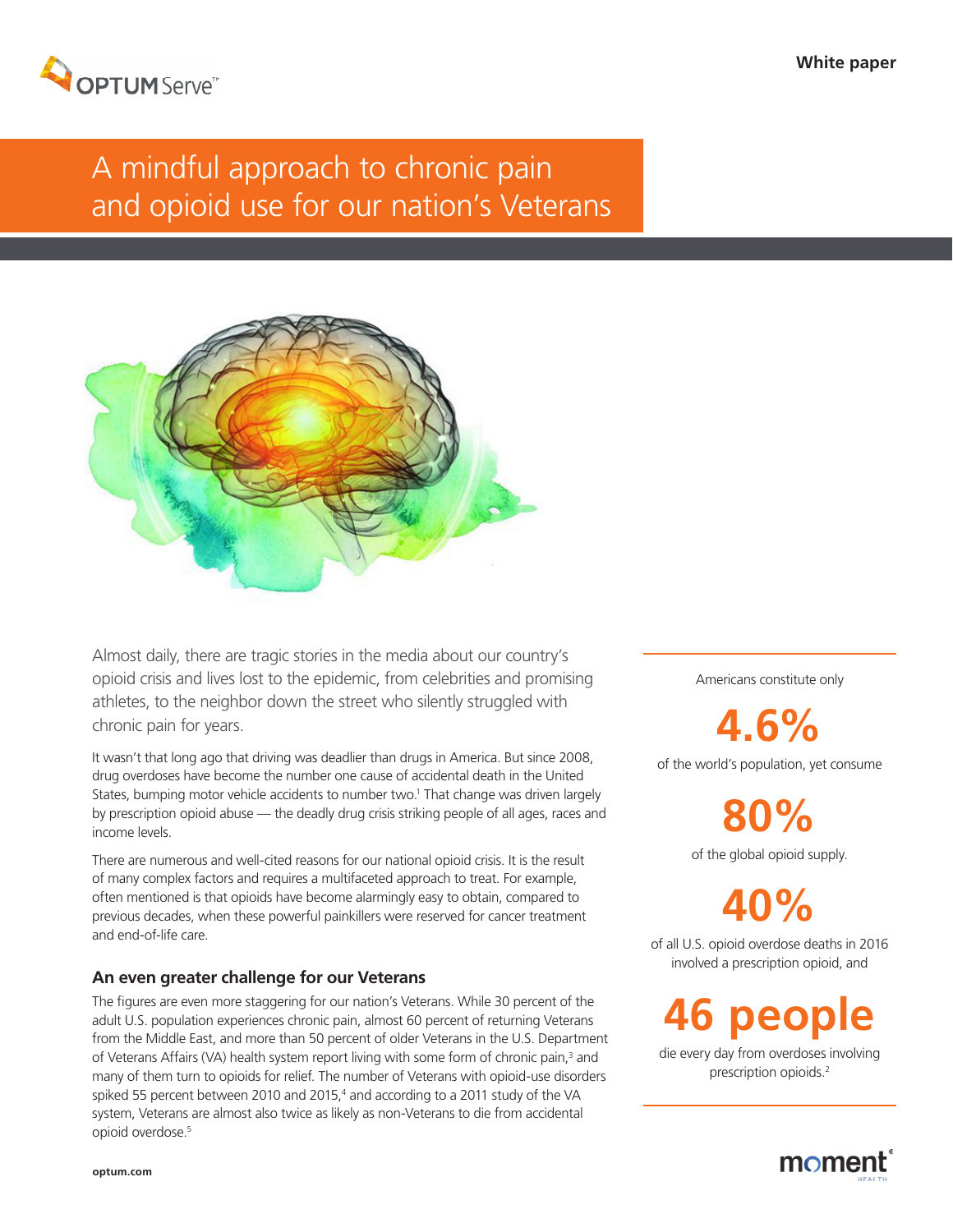For our Veterans, addressing and treating chronic pain and opioid-use disorders may be even more complex. Although their stories may not make front-page news, for many of our nation's Veterans, living with debilitating and chronic pain is a daily reality. Adding to the complexity of treating pain in our Veterans, are increasing numbers of Veterans struggling with behavioral and mental health issues related to PTSD and traumatic brain injuries.<sup>6</sup>

Since 2017, to stem the tide of the opioid crisis among Veterans, a number of initiatives have been spearheaded by the VA and Veterans groups, including new comprehensive prescribing guidelines and exploring alternatives to the use of opioids for pain management.<sup>7, 8, 9</sup>

There is no easy answer to curbing the tide of this deadly and tragic epidemic, in the general population or among our Veterans, but there is hope in some integrative and promising evidence-based approaches, including mindfulness meditation.

# **Mindfulness meditation and pain reduction**

In the 1970s, Jon Kabat-Zinn, PhD, now professor of medicine emeritus at the University of Massachusetts Medical School, was growing increasingly concerned about patients with chronic or severe pain who had access to few, if any, alternatives to nondrug therapies. He designed an innovative intervention called Mindfulness-Based Stress Reduction (MBSR) — a meditative approach that fostered mind-body awareness — initially as a complementary treatment for chronic pain.10

Kabat-Zinn's early research on chronic pain demonstrated statistically significant reductions in pain and pain-related drug utilization, and increased feelings of self-esteem among patients who participated in MBSR programs.<sup>11</sup> Although rooted in ancient Eastern contemplative traditions, mindfulness meditation was adapted by Kabat-Zinn as a secular practice that encourages nonjudgmental awareness of the present moment, fostering wellbeing and increased self-regulation.

When implemented, mindfulness and meditation is a holistic approach that can reduce stress, positively impact pain centers, and reduce health care costs.



\* Herman PM, Anderson ML, Sherman KJ et al. Cost-effectiveness of mindfulness-based stress reduction vs. cognitive behavioral therapy or usual care among adults with chronic low back pain. *Spine*. Oct. 2017. 42(20).

Many of our Veterans have survived severe battlefield injuries, some repeated, resulting in lifelong moderate to severe pain related to damage to their musculoskeletal system, and permanent nerve damage, which can not only impact their physical abilities but also impact their emotional health and brain structures.

#### **– Dr. Carolyn Clancy**

 2015 Interim Under Secretary for Health, VA, in 2015 testimony to the U.S. Senate Committee on Veterans Affairs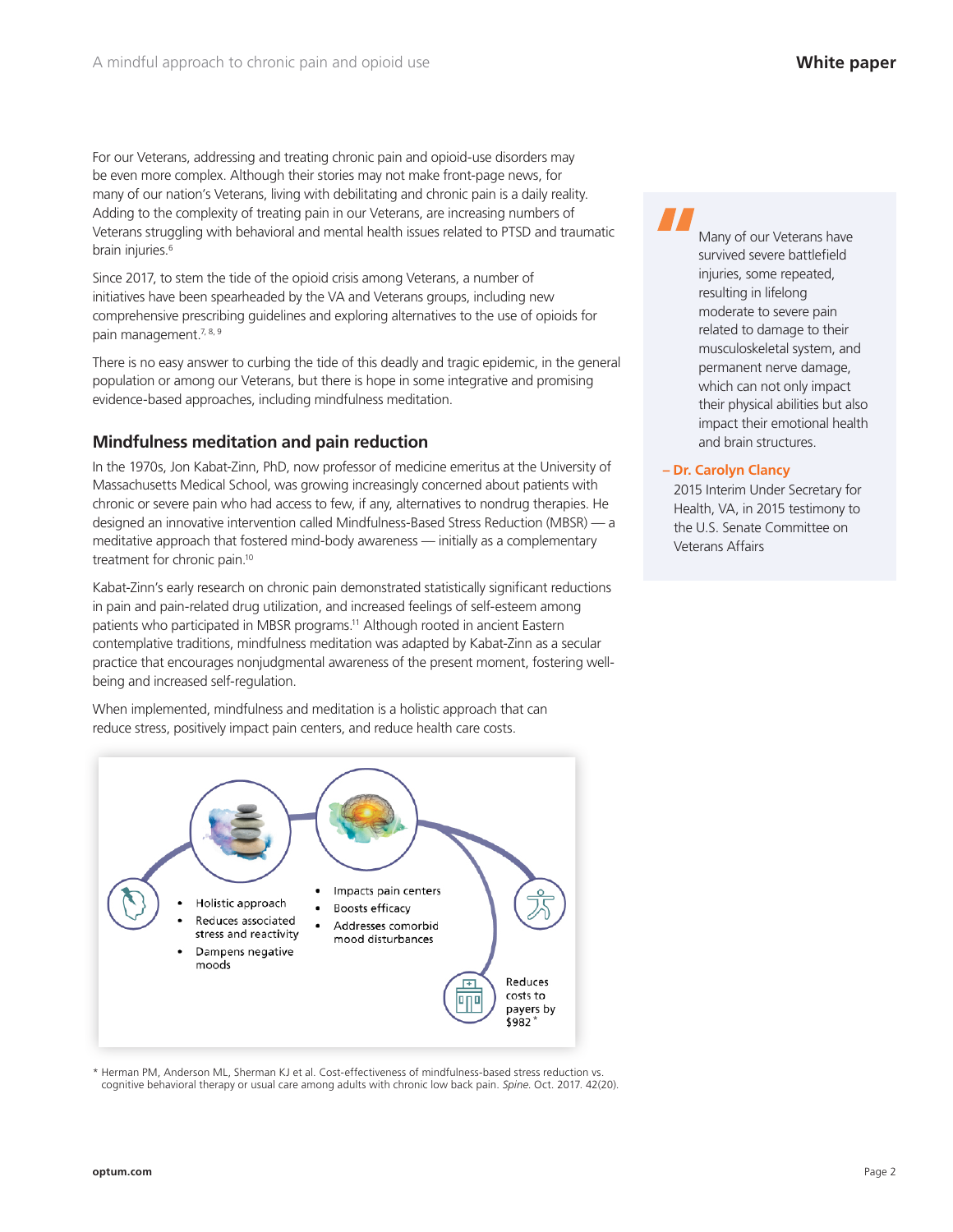Today, MBSR and other mindfulness-based programs are commonplace in hospitals, workplaces and community settings throughout the United States. The growth and interest in mindfulness is due in large part to an impressive body of evidence that suggests mindfulness meditation practices can mitigate a number of physical and mental health issues, ranging from dealing with cancer and depression, to sleep problems and chronic pain.12, 13

The VA has conducted a number of its own studies in recent years to determine the effectiveness of mindfulness meditation as a tool to assist Veterans suffering from symptoms, including PTSD and chronic pain.14 A 2016 study published in *Military Behavioral Health* suggests mindfulness meditation can help Veterans control their pain. The research, led by Thomas Nassif, Ph.D., of the Washington, D.C., VA Medical Center and American University's Department of Health Studies, found that:

**Veterans who practiced meditation reported a 20 percent reduction in pain intensity, as well as lowered pain interference with sleep, mood and activity level.15**

Nassif also reported that in many cases, primary care physicians, who are expected to help individuals overcome their chronic pain, often prescribe opioids as part of the treatment. While Veterans in this study, and many who attend meditation sessions, find that opioid medication is a short-term solution, others believe that meditation could be a useful, adjunctive tool to help Veterans manage their pain over the long term.<sup>16</sup>

# **Building resiliency and well-being through mindfulness**

In addition to alleviating pain, practicing mindfulness may also provide an important tool for enhancing resilience and well-being, for Veterans and non-Veterans alike. A recent study highlighted the link between mindfulness and resiliency and stated that people who practice mindfulness "can better cope with difficult thoughts and emotions without becoming overwhelmed or shutting down (emotionally)."17 Mindfulness empowers its practitioners to be less reactive and to respond to life's difficulties — whether acute pain, depression or everyday stressors — with increased wisdom and compassion.

# **Moving forward**

The current state of chronic pain and opioid use in the United States may indeed be daunting and require a multifaceted approach; yet, there is promise for our Veterans and the more than 100 million Americans<sup>18</sup> who suffer from chronic pain in the age-old and now richly evidence-based practice of mindfulness meditation.

At Moment Health, we want to be part of the solution to help stem the tide of this crisis for our Veterans and others who suffer from chronic pain. Moment Health is a part UnitedHealth Group Ventures, and since our founding in 2014, we have helped thousands of people through programs that are focused on individual resiliency and the mind-body connection, with the goal of reducing the devastating impact of chronic pain. Our programs teach participants a variety of mindfulness-based approaches to help relieve pain, address the underlying emotional contribution to pain and suffering, lower stress, and improve overall quality of life.

**"Meditation allows a person to accept pain and to respond to pain with less stress and reduced emotional reactivity. Our theory is that this process increases coping skills, which in turn can help Veterans to self-manage their chronic pain**.**"**

**— Thomas Nassif, Ph.D.** VA Medical Center, Washington, D.C.

Mindfulness and resiliency training can help Veterans and others suffering from chronic pain. Evidence-based outcomes include:

- Lower levels of stress
- Better sleep
- Improved health and well-being
- Reductions in mood disturbances
- More positive emotions
- Improved concentration
- Greater levels of patience
- Enhanced empathy and compassion